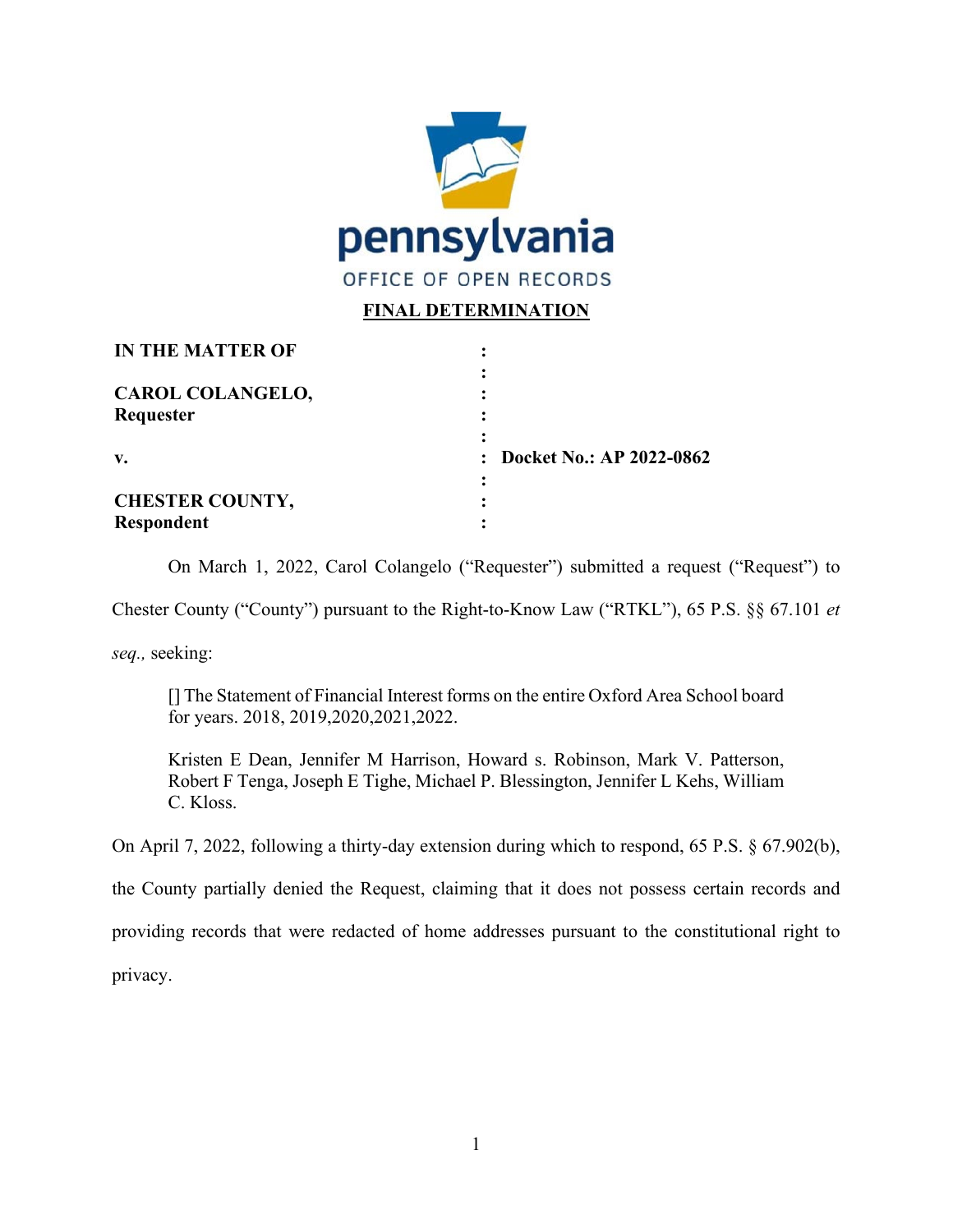On April 8, 2022, the Requester filed an appeal with the Office of Open Records ("OOR"), challenging the partial denial and stating grounds for disclosure.<sup>[1](#page-1-0)</sup> The OOR invited both parties to supplement the record and directed the County to notify any third parties of their ability to participate in this appeal. *See* 65 P.S. § 67.1101(c).

On April 19, 2022, the County submitted the statement made under the penalty of perjury of Lauren Remaley, the County's Open Records Officer.

On April 20, 2022, the OOR sought clarification from the Requester as to whether she specifically objects to the redaction of home addresses, as her appeal form asserts only that the year block is incorrect and that 33 forms are missing.<sup>[2](#page-1-1)</sup> However, the Requester has not provided any clarification to date. The Requester used the OOR's standard appeal form, which provides that by submitting the form, the Requester is asserting that the "records do not qualify for any exemption under § 708 of the RTKL...." *See Barnett v. Pa. Dep't of Public Welf.*, 71 A.3d 399, 406 (Pa. Commw. Ct. 2013). The OOR has found that this statement is sufficient to satisfy a requester's burden under Section 1101(a). *See, e.g., Phillips and WHYY v. Pa. Dep't of Envtl. Prot.*, OOR Dkt. AP 2016- 1782, 2017 PA O.O.R.D. LEXIS 222; *Tomassi v. Municipality of Mt. Lebanon*, OOR Dkt. AP 2017-0644, 2017 PA O.O.R.D. LEXIS 896. As such, the OOR interprets this to challenge all the reasons for denial, including redactions.

<span id="page-1-0"></span><sup>&</sup>lt;sup>1</sup> The Requester granted the OOR a 30-day extension to issue a final determination. *See* 65 P.S.  $\S$  67.1101(b)(1) ("Unless the requester agrees otherwise, the appeals officer shall make a final determination which shall be mailed to the requester and the agency within 30 days of receipt of the appeal filed under subsection (a).").

<span id="page-1-1"></span><sup>&</sup>lt;sup>2</sup> Insofar as two of the records provided read 2021 in the year block, rather than 2020; it appears this was a mistake by the person filling out the form, as both forms were signed in early 2021. Regardless, the Requester also sought the forms for 2021 so if these are forms for 2021, they are responsive to the Request.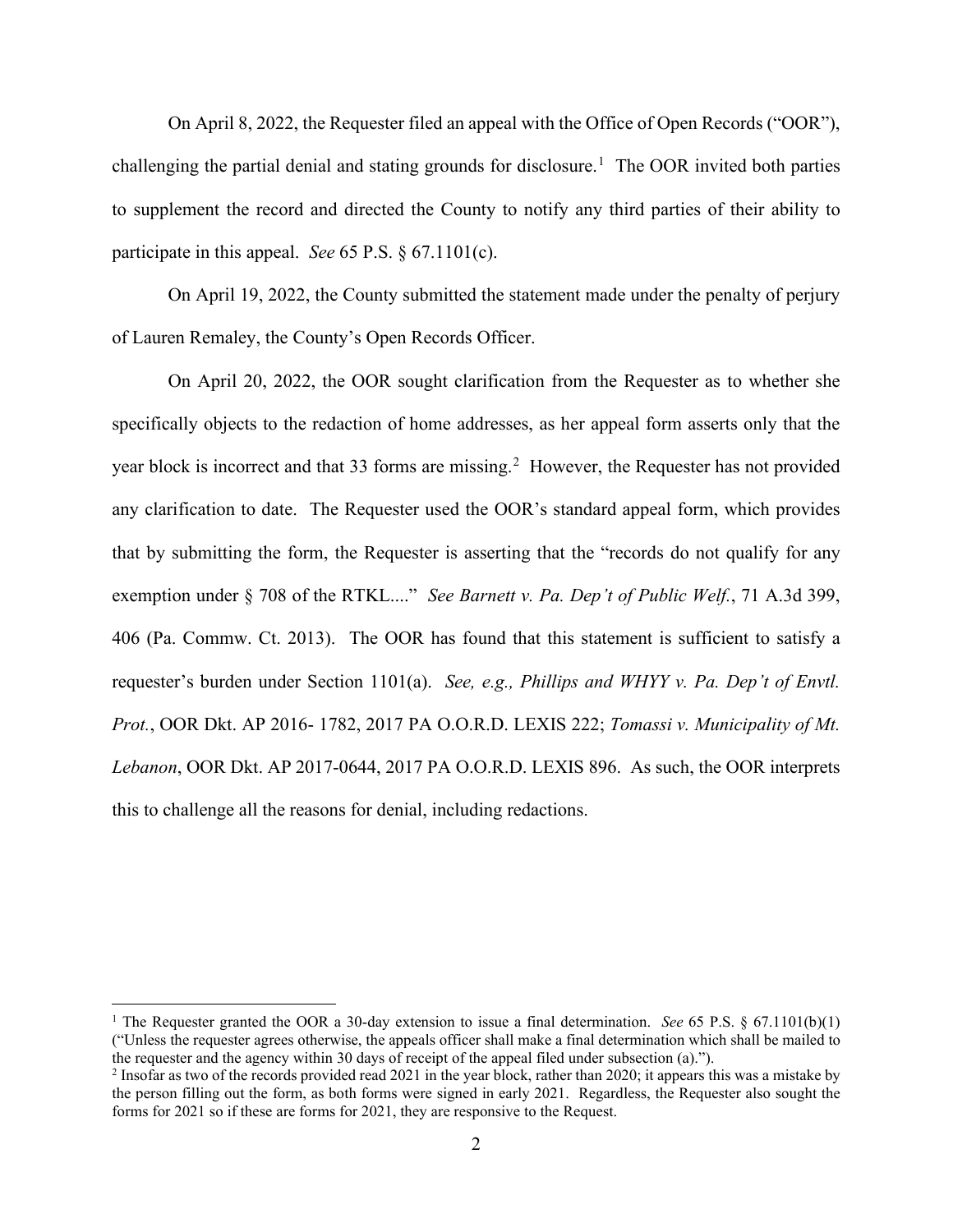## **1. The County has demonstrated that no additional responsive records exist in its possession, custody or control**

In response to a request for records, "an agency shall make a good faith effort to determine

if … the agency has possession, custody or control of the record[.]" 65 P.S. § 67.901. While the

RTKL does not define the term "good faith effort" as used in Section 901 of the RTKL, in

*Uniontown Newspapers, Inc. v. Pa. Dep't of Corr.*, the Commonwealth Court stated:

As part of a good faith search, the open records officer has a duty to advise all custodians of potentially responsive records about the request, and to obtain all potentially responsive records from those in possession… When records are not in an agency's physical possession, an open records officer has a duty to contact agents within its control, including third-party contractors ... After obtaining potentially responsive records, an agency has the duty to review the records and assess their public nature under … the RTKL.

185 A.3d 1161, 1171-72 (Pa. Commw. Ct. 2018) (citations omitted), *aff'd*, 243 A.3d 19 (Pa. 2020); *see also Rowles v. Rice Twp.*, OOR Dkt. AP 2014-0729, 2014 PA O.O.R.D. LEXIS 602 (citing *Judicial Watch, Inc. v. United States Dep't of Homeland Sec.*, 857 F.Supp. 2d 129, 138-139 (D.D.C. 2012)) (citations omitted).

In sum, an agency must show that it has conducted a search reasonably calculated to uncover all relevant documents; an agency may do so by providing relatively detailed and nonconclusory affidavits submitted in good faith by officials or employees with knowledge of the records and the search for the records. *See Burr v. Pa. Dep't of Health*, OOR Dkt. AP 2021-0747, 2021 PA O.O.R.D. LEXIS 750; *see also Mollick v. Twp. of Worcester*, 32 A.3d 859, 875 (Pa. Commw. Ct. 2011); *In re Silberstein*, 11 A.3d 629, 634 (Pa. Commw. Ct. 2011) (holding that it is "the open-records officer's duty and responsibility" to both send an inquiry to agency personnel concerning a request and to determine whether to deny access).

Here, Ms. Remaley describes the search. She contacted Chester County Voter Services Department ("Department"), the Department that stores the requested records and directed them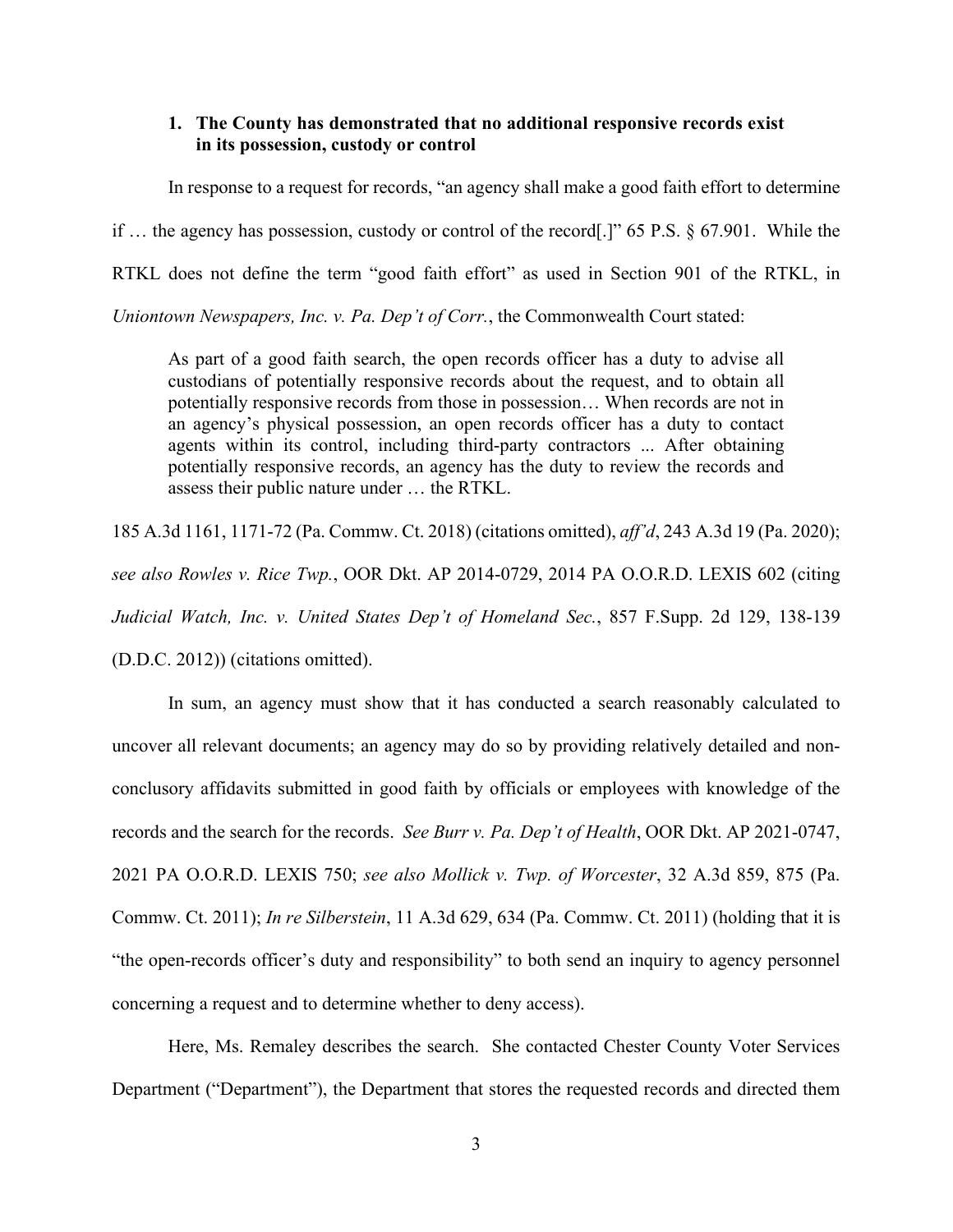to search for responsive records. Attestation ¶ 4. The Department gathered the responsive records in its possession and provided them to Ms. Remaley, who in turn redacted certain information before providing the records to the Requester. Attestation  $\P$  6, 10-12. Ms. Remaley explains that the Department informed her that there are no responsive records for 2018, 2020, and 2022 and, following an additional search, they were unable to locate records for 2019. Attestation ¶ 7-9.

Under the RTKL, a sworn affidavit or statement made under the penalty of perjury may serve as sufficient evidentiary support. *See Sherry v. Radnor Twp. Sch. Dist.*, 20 A.3d 515, 520- 21 (Pa. Commw. Ct. 2011); *Moore v. Office of Open Records*, 992 A.2d 907, 909 (Pa. Commw. Ct. 2010). In the absence of any evidence that the County has acted in bad faith or that additional responsive records exist, "the averments in [the statement] should be accepted as true." *McGowan v. Pa. Dep't of Envtl. Prot.*, 103 A.3d 374, 382-83 (Pa. Commw. Ct. 2014) (citing *Office of the Governor v. Scolforo*, 65 A.3d 1095, 1103 (Pa. Commw. Ct. 2013)).

Based on the evidence provided, the County has demonstrated that it conducted a good faith search for responsive records and that no additional records exist in the County's possession, custody or control. *See Hays v. Pa. State Police*, OOR Dkt. AP 2015-0193, 2015 PA O.O.R.D. LEXIS 294 (finding that an agency conducted a good faith search by "contact[ing] the Bureau most likely to possess responsive records, and ... explain[ing] why that Bureau is most likely to possess those records"); *Yakim v. Municipality of Monroeville*, OOR Dkt. AP 2017-1946, 2017 PA O.O.R.D. LEXIS 1685.

## **2. The County may not redact home addresses**

The County redacted home addresses on the statements of financial interest. The Pennsylvania Supreme Court has held that an individual possesses a constitutional right to privacy in certain types of personal information. *Pa. State Educ. Ass'n v. Commonwealth*, 148 A.3d 142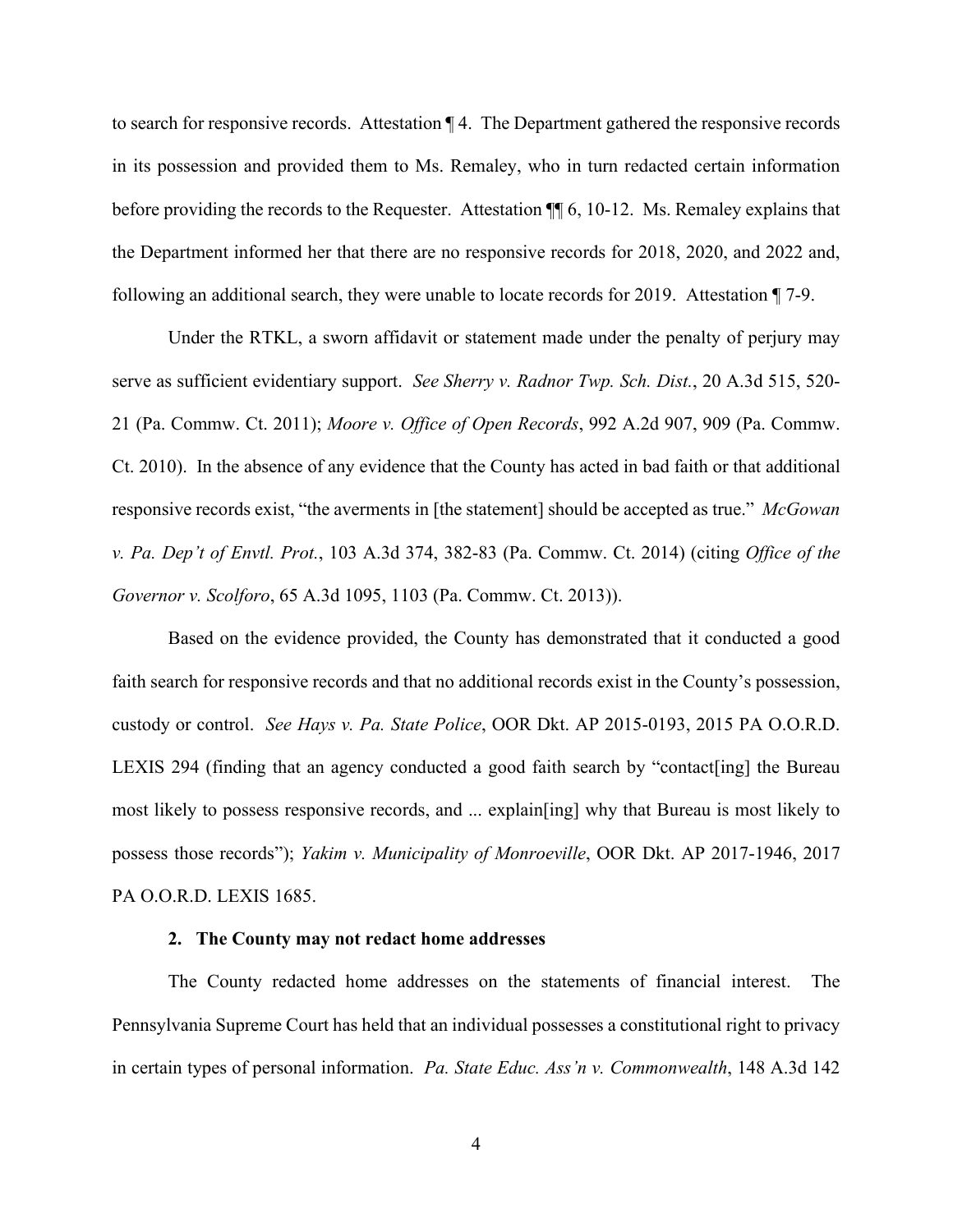(Pa. 2016). When a request for records implicates personal information not expressly exempt from disclosure under the RTKL, the OOR must balance the individual's interest in informational privacy with the public's interest in disclosure and may release the personal information only when the public benefit outweighs the privacy interest. *Id*.; *see also Pennsylvania State Univ. v. State Employees' Retirement Bd.,* 935 A.2d 530 (Pa. 2007) (employing a balancing test with respect to home addresses sought under the former Right-to-Know Act).

Although the Pennsylvania Supreme Court did not expressly define the types of "personal information" subject to the balancing test, the Court recognized that certain types of information, including home addresses, by their very nature, implicate privacy concerns and require balancing. *Pa. State Educ. Ass'n,* 148 A.3d at 156-57; *see also Tribune-Review Publ. Co. v. Bodack*, 961 A.2d 110, 117 (Pa. 2008) (finding telephone numbers to constitute personal information subject to the balancing test); *Pa. State Univ*., 935 A.2d at 533 (finding home addresses, telephone numbers and social security numbers to be personal information subject to the balancing test); *Sapp Roofing Co. v. Sheet Metal Workers' International Assoc.*, 713 A.2d 627, 630 (Pa. 1998) (plurality) (finding names, home addresses, social security numbers, and telephone numbers of private citizens to be personal information subject to the balancing test).

To determine whether the constitutional right to privacy precludes disclosure of an individual's personal information, the OOR must apply the balancing test enunciated in *Denoncourt v. Pa. State Ethics Comm'n*, 470 A.2d 945 (Pa. 1983), and applied in the public records context in *Times Publ. Co., Inc. v. Michel*, 633 A.2d 1233, 1237 (Pa. Commw. Ct. 1993), "weighing privacy interests and the extent to which they may be invaded, against the public benefit which would result from disclosure." The County asserts that the redacted addresses are not held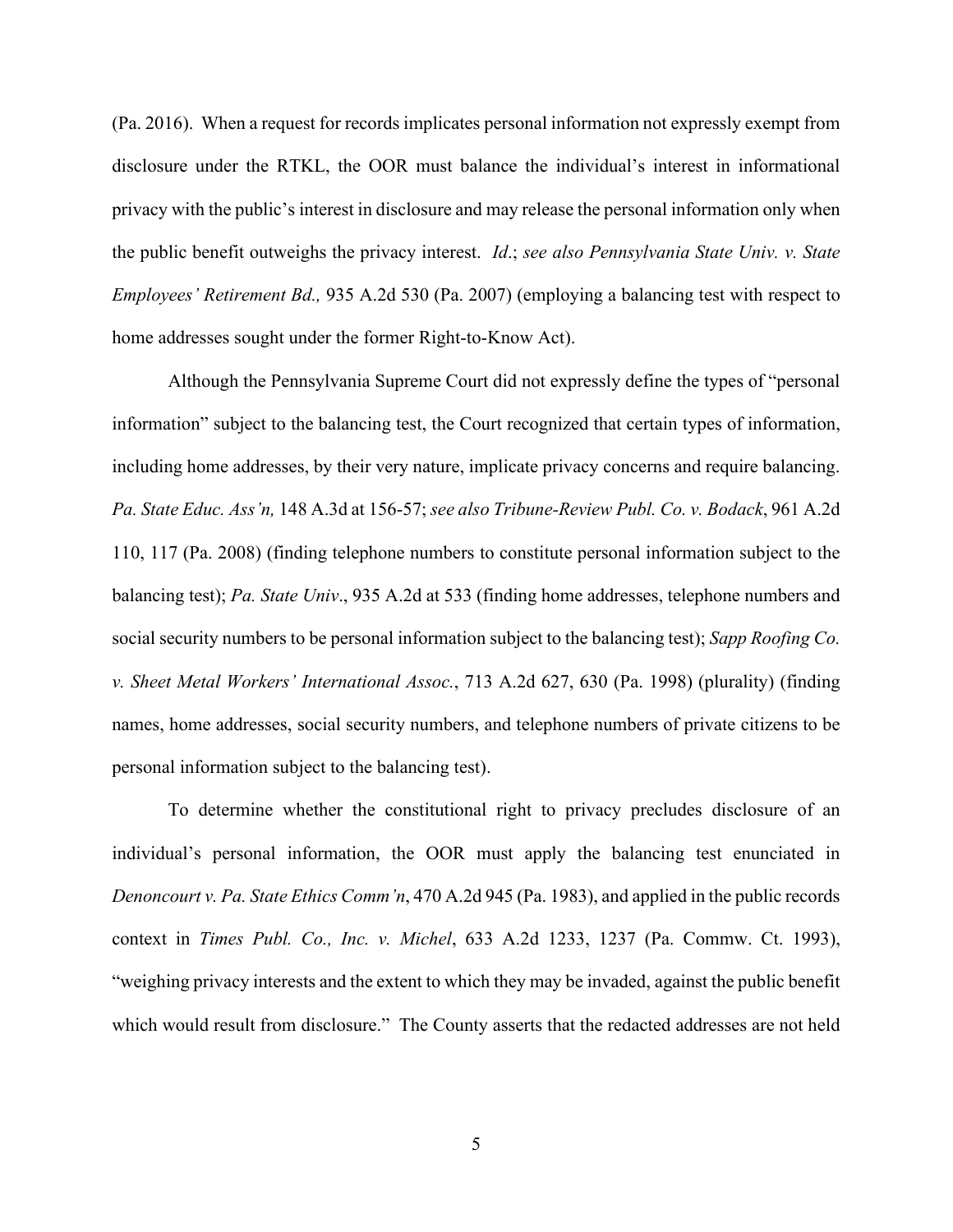out to the public and that the Requester has not argued or shown that there is a public interest that would outweigh the privacy internet. Verified Position Statement p. 5.

The Ethics Act requires that statements of financial interests be filed by public officials and employees of the Commonwealth and that all statements of financial interests shall be available for public inspection and copying. 65 Pa.C.S.  $\S$  1104(a),(e). Additionally, Section 1105 of the Ethics Act provides that the statements of financial interests include an address. 65 Pa.C.S. § 1105. Notably, the Ethics Act does not require that individuals list their home addresses. In light of the provisions of the Ethics Act, there can be little, if any, expectation of privacy in any address provided on a statement of financial interests. As a result, it is unclear whether the OOR needs to conduct a balancing test in the instant matter. However, recognizing the importance of the constitutional right to privacy, the OOR will conduct the balancing test.

By clearly making the statements of financial interests public and requiring individuals to provide specific information, the General Assembly, through the Ethics Act, has made clear that there is a public interest in knowing certain details of public officials and employees. *See* 65 Pa.C.S. § 1101.1(a) ("Because public confidence in government can best be sustained by assuring the people of the impartiality and honesty of public officials, this chapter [of the Ethics Act] shall be liberally construed to promote complete financial disclosure…."). While there is a recognized privacy interest in the home addresses of certain individuals, i.e., Section  $708(b)(6)(i)(C)$  of the RTKL exempts from disclosure "[t]he home address of a law enforcement officer or judge," such interest is outweighed by the public's interest in the information contained in the statements of financial interests of public officials and employees. In *Snider v. Thornburgh*, 436 A.2d 593, 599 (Pa. 1981), the Supreme Court stated:

[T]he financial disclosure requirements of the [Ethics] Act do in fact require that they abdicate some measure of their privacy interests in their financial histories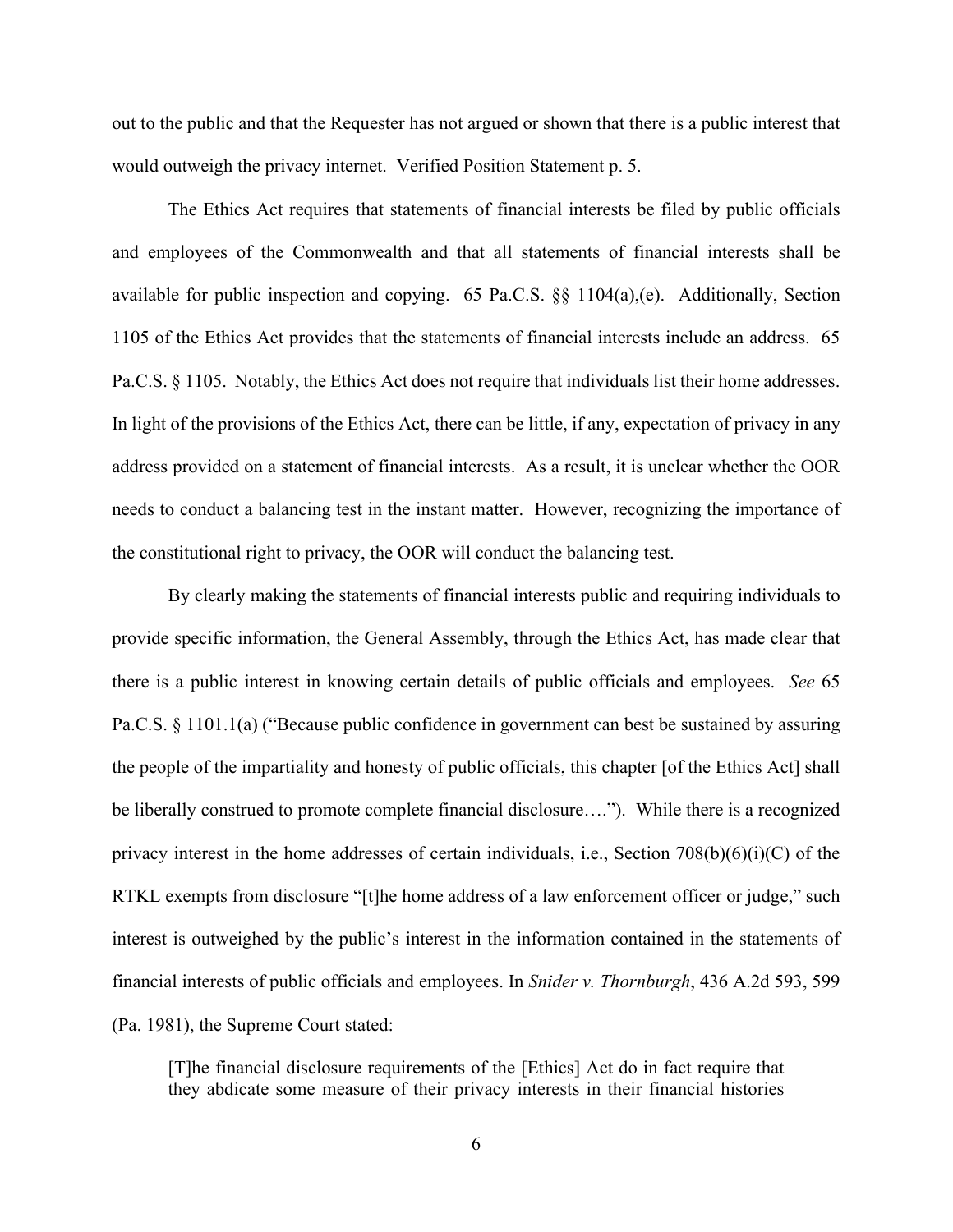which might, under different circumstances, be successfully invoked by private persons. We are constrained to observe, however, … that appellants have to some extent voluntarily surrendered those interests.

Moreover, the intrusion into appellants' private affairs under the [Ethics] Act is not great; the Legislature's interest in securing public confidence in the government, at all levels, is not small. The financial disclosure requirements of the [Ethics] Act are reasonably tailored to fit a legitimate legislative function.

Based on the above, and after balancing the privacy interests and public interests at stake, the OOR concludes that the addresses included on the responsive statements of financial interests may not be redacted. *See Butler Area Sch. Dist. v. Pennsylvanians for Union Reform*, 172 A.3d 1173, 1184 (Pa. Commw. Ct. 2017) ("The statutory public nature of the information precludes a subjective or objective expectation that addresses contained therein are personal. In essence, the General Assembly already determined the necessity for access to property tax records outweighs any right to shield the addresses from view.").

For the foregoing reasons, the Requester's appeal is **granted in part** and **denied in part**, and the County is required to provide the forms without home address redacted. This Final Determination is binding on all parties. Within thirty days of the mailing date of this Final Determination, any party may appeal or petition for review to the Chester County Court of Common Pleas.*See* 65 P.S. § 67.1302(a). All parties must be served with notice of the appeal. The OOR also shall be served notice and have an opportunity to respond according to court rules as per Section 1303 of the RTKL. However, as the quasi-judicial tribunal adjudicating this matter, the OOR is not a proper party to any appeal and should not be named as a party. $3$  This Final Determination shall be placed on the website at: [http://openrecords.pa.gov.](https://openrecords.pa.gov/)

<span id="page-6-0"></span><sup>3</sup> *Padgett v. Pa. State Police*, 73 A.3d 644, 648 n.5 (Pa. Commw. Ct. 2013).